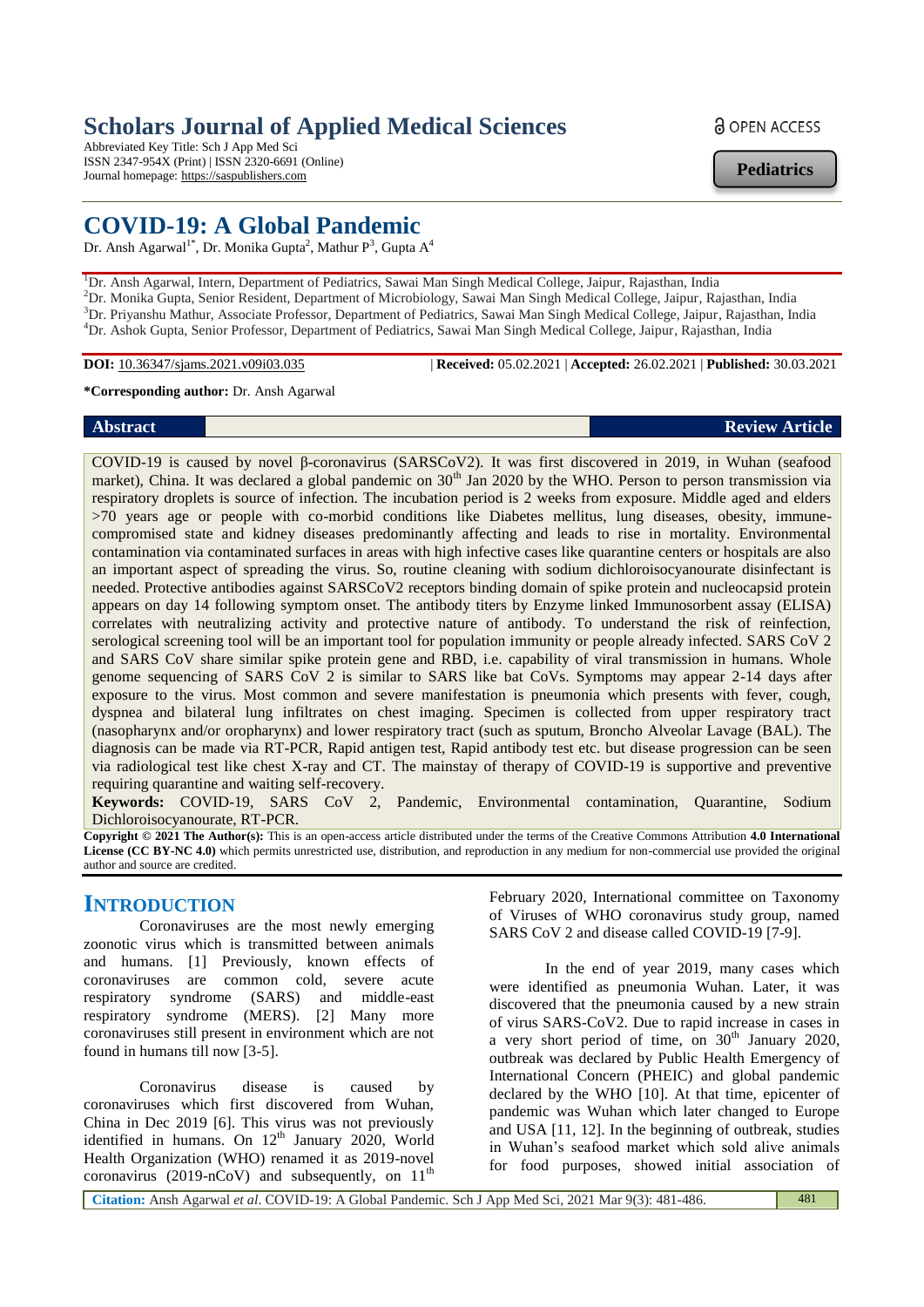infection to people working or visited the market. Later, the market was closed for disinfection purpose [13]. Now, as outbreak is progressing, person to person transmission became primary source. Due to animal spread of virus, it was necessary to find the infection in domestic animals transmitting to humans. Studies showed absence of any evidence of infectivity with pets. However, an experimental study showed viral multiplication in cats if intranasal inoculated. But Center for Disease Control (CDC) recommends that pets should be kept away from other animals or people outside the household.

#### **Mode of transmission and infectivity period of disease**

Dominant way of transmission is respiratory droplets released via cough, sneeze, talks etc. Infection occurs due to inhalation or touching the contaminated surfaces with droplets and then touches own mouth, nose and eye [14, 15]. The aerosol spread is uncommon but a report revealed virus remains in aerosols for about three hours in experimental conditions [14]. The incubation period is 2 weeks after exposure, major occurs within 4-5 days as viral RNA peaks during this period. Virus is also likely to spread via non-respiratory methods like stool, blood and ocular secretions but no such study has substantial evidence to prove transmission [16, 17]. All ages and both sexes are equally affected. Middle aged and elders >70 years age or people with co-morbid conditions like Diabetes mellitus, chronic liver disease, lung disease, cardiovascular disease, obesity, immune-compromised state and kidney disease predominantly affecting and leads to rise in mortality [18-20].

Infectivity period is uncertain in COVID-19. Virus RNA from upper respiratory samples after symptoms onset is usually higher than later phases of disease [15, 21, 22]. So, the patient might be more infectious during earlier infection stage. If a viral RNA is detected in upper respiratory tract sample, that doesn't imply presence of infectious virus always. A study from China revealed infectiousness of virus starts 2-3 days before onset of symptoms and peaks in 7 hours and decline in 7 days, particularly after isolation [15]. However, patients without any symptoms can transmit the disease. In mild disease, most patients show negative tests in 10 days but in severe cases, patient shows longer duration of infectivity. So, if the patient's upper respiratory sample contain viral RNA, that doesn't correlate with infectivity of virus. According to a study, virus was not detected in respiratory sample when viral RNA level was  $< 10^6$  copies/ml [22].

Environmental contamination is also an important way of spreading the virus. Contaminated surfaces contain viruses in areas with high infective cases like quarantine centers or hospitals [14]. So, routine cleaning with sodium dichloroisocyanourate disinfectant is needed. Various disinfectants like ethanol

at concentration between 62-71% inactivates virus in one minute [24]. However, viral persistence on surface depends on type of surface, ambient temperature, relative humidity and size of initial inoculum [25, 26].

#### **Immunity and reinfection**

Studies revealed presence of protective antibodies against receptors binding domain of spike protein and nucleocapsid protein appears on day 14 following symptoms onset. The antibody titers by Enzyme linked Immunosorbent assay (ELISA) correlates with neutralizing activity of antibodies that states protective nature of antibody [22]. The US-FDA authorized tests that qualitatively identifies antibody against SARS-CoV 2 in blood [27]. To understand the reinfection risk, serological screening can be an important investigation for population immunity or people already infected.

#### **Coronavirus structure and genome**

SARS-CoV 2 is a β-coronavirus which is enveloped non-segmented positive sense single stranded RNA virus. It belongs to subfamily Orthocoronaviridae and family Coronaviridae [11, 54]. The genera are as alpha (α), beta (β), gamma (γ) and delta (δ). Alpha (α) and beta ( $\beta$ ) infect animals and gamma ( $\gamma$ ) and delta ( $\delta$ ) infect birds. There are six coronaviruses which infects humans in α CoV is HCoV229E & HCoVNL63 and β CoV is HCoV-HKU1, HCoV-OC43, SARS-CoV and MERS CoV. Coronavirus structure is round or elliptical, often pleomorphic with diameter 60-140 nm. Two third of viral RNA is located in first open reading frame (ORF 1a/b) and encodes for 16 non-structural proteins (NSP). Remaining one third of viral RNA encodes essential structural proteins like spike (S) glycoprotein, small envelope (E) protein, matrix (M) protein, nucleocapsid (N) protein and accessary proteins which interfere with host immune system [29, 30].

SARS CoV 2 and SARS CoV share similar spike protein gene and RBD, i.e. capability of viral transmission in humans [31]. Whole genome sequencing of SARS CoV 2 is similar to SARS like bat CoVs. Chan et al. proven that genome of new CoV isolated from cluster patients with atypical pneumonia showed 89% nucleotides similar to bats SARS CoV like CoV2XC21 and 82% similar with human SARS CoV [4]. That's why new virus called SARS CoV 2 and bats are suspected as natural host of virus origin. Another study revealed mutation in non-structural proteins of COVID-19 which is playing a role in its infectious capability and differentiation mechanism. So, there is need of regular monitoring of current CoV for their virulence and epidemic spread.

#### **Clinical manifestations**

Like any other viral infection, COVID-19 also presents with similar complains. Symptoms may appear 2-14 days after exposure to the virus. Most common and severe manifestation is pneumonia which presents with fever, cough, dyspnea and bilateral lung infiltrates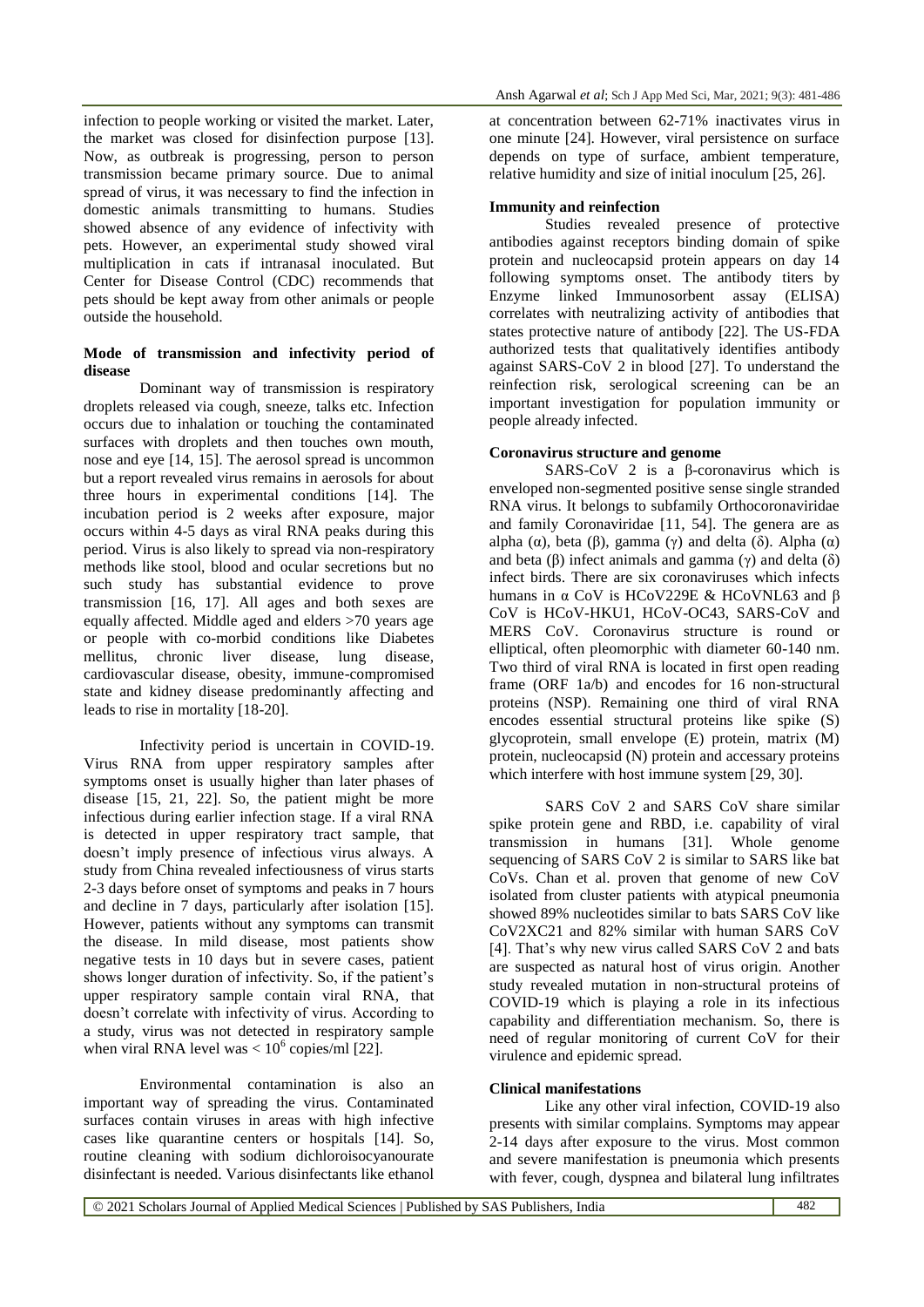on chest imaging. Worldwide, there are several other symptoms presented by COVID-19 positive patients like fatigue, dry cough, anorexia, myalgia, sputum production, diarrhea, nausea and vomiting etc. [19, 39].

The CDC prepared a check list for symptoms presented by COVID-19 affected patients are fever or chills with/without rigor, cough, dyspnea, fatigue, body ache, headache, new taste loss or smell, sore throat, congestion, runny nose, nausea, vomiting, diarrhea. The warning signs which may require emergency care or hospitalization are trouble breathing, pressure in the chest or pain, inability to wake or stay awake, new confusion [40, 41].

## **DIAGNOSTIC METHODS**

#### **Collection, handling and storage**

Sample collection and storage is challenging for diagnosis of COVID-19. The WHO recommends specimen collection from upper respiratory tract (nasopharynx and/or oropharynx) and lower respiratory tract (such as sputum, Broncho Alveolar Lavage (BAL) or endotracheal aspirate). BAL collected only in patients on mechanical ventilation. Lower respiratory tract samples are stored at  $4^{\circ}$ C [42].

### **RT-PCR**

Reverse transcriptase polymerase chain reaction (RT-PCR) is used for amplification of genetic material collected from specimen. It involves synthesis of double stranded DNA from RNA of virus. The whole procedure involves three steps; lysis, extraction and PCR. Lysis buffer is used to get a lysate from the specimens and then the nucleic acids are to be recovered using automated extraction system, and also by manual extraction following manufacturer's instruction. RT-PCR should be performed on the extraction eluter of specimens. Pooling can also be employed at where samples are collected in big amount. Two stage approaches is followed and then any positive pools are tested later to determine which individual is positive. This approach can save reagents and also reduces the turnaround time. The CDC recommends identifying the presence of nucleic acid targets specific to SARS CoV 2. The test is based on the initial genetic sequence released by Shanghai public health clinical center and school of public health, Fudan University, Shanghai, China [43].

The US CDC have developed a kit containing PCR primer probe sets for two regions of viral nucleocapsid gene (N1 and N2) and for humans RNase P gene to ensure successful RNA extraction. The WHO primer probe sets target the SARS CoV 2 RNA dependent RNA polymerase and envelope (E) genes [44]. These tests use cycle threshold  $(CT)$  of  $< 40$  to be positive. Both above tests are highly sensitive and specific with minimal cross reactivity with other coronavirus strains.

If a patient showed a positive test result, then at least two upper respiratory tract samples collected in 24 hour interval to be negative to document SARS CoV 2 clearance before release from observation [45]. Many new tests have been introduced for COVID-19 but their diagnostic accuracy is questionable because of lack of incomplete understanding of virus, different methods of collecting and preparing the samples and absence of standard test.

#### **Viral culture**

Viral culture using Vero-CCL-81 cells is possible but not commonly used because of low sensitivity and long turnaround time for virus detection [46].

#### **Rapid antigen detection test**

RDT detects presence of SARS CoV 2 antigen from samples which bind to specific antibodies fixed to a paper strip. Samples are taken from nasopharyngeal / nasal swab which is directly placed into extraction buffer or reagent. The test shows visually detectable signals usually in 30 minutes. The test limitation is only when virus is actively replicating, test result varies with illness onset, concentration and quality of specimen, reagents in test kit [47, 48]. False positive result due to antibodies on stripe recognizes antigens of virus other than SARS CoV 2 like SARS CoV. Monoclonal antibody against nucleocapsid protein of SARS CoV 2 has been developed [49]. The advantages of the test are inexpensive, can be used bedside and for surveillance of testing. Its results are more sensitive and specific when done early in infection, when viral load is highest.

### **Rapid antibody diagnostic test**

The basis of test is the detection of IgM and IgG antibodies. [50-53] The ELISA or rapid card test can be used to detect antibodies. IgG antibodies appear after two weeks of symptom onset or with recovery, i.e. its use is limited in management and transmission prevention of SARS CoV 2. The negative test doesn't exclude recent infection. However, it can be used with RT-PCR for antibody response. This test may not be used to diagnose an active infection. In general, a positive antibody test is presumed to mean a person has been infected with SARS CoV 2 but doesn't clarify presence of ongoing infection. It is hard to define immunity from reinfection if they have antibody against viral components.

#### **Radiological tests**

Plain chest x-ray is an early and easy supportive test for management. Chest X-ray shows bilateral pulmonary infiltrates.

Computed tomography (CT) of chest is more sensitive than plain chest x-ray. Most CT finding shows predominant peripheral, bilateral, lower lobes involvement with ground glass opacities or mixed ground glass opacity and consolidation, vascular involvement, traction bronchiectasis. The limitation is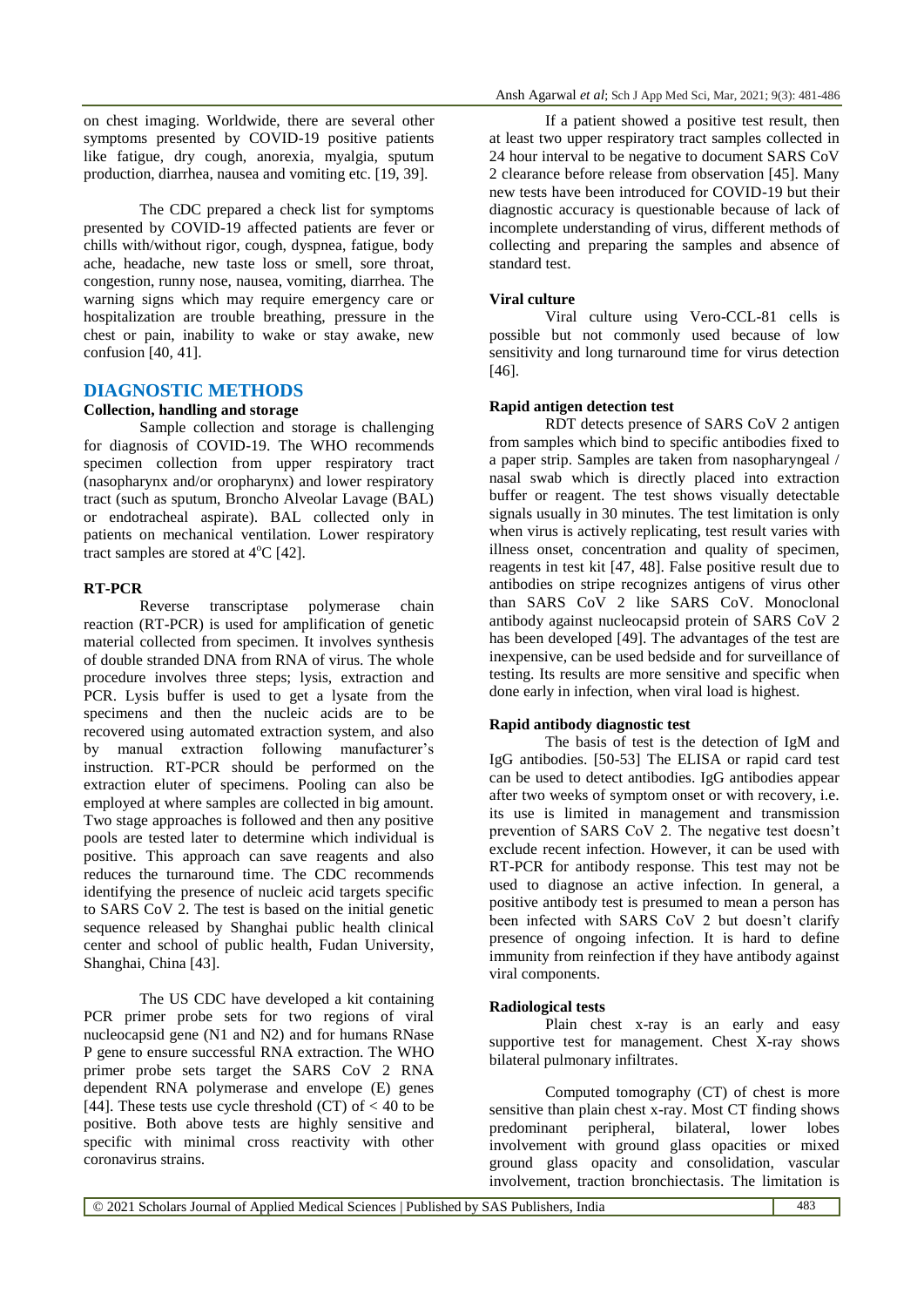#### **Laboratory tests**

COVID-19 infected patient shows decreased albumin, elevated C-reactive protein, elevated lactate dehydrogenase level and lymphopenia [55]. In severe cases with multi organ involvement, patients show elevated erythrocyte sedimentation rates, elevated aspartate aminotransferase, elevated alanine aminotransferase, elevated creatinine kinase level, leukopenia, leukocytosis increased bilirubin and creatinine levels [18, 19].

### **Management** [56] **Management of mild cases**

Patients complain of fever or upper respiratory infections are isolated. Patients with these symptoms can present to primary care centers, outpatient department (OPD) or community outreach activities. These patients can be treated at Covid Centres or home isolation. Patient's detailed clinical history with comorbidities taken and counsel about warning signs. If a patient have co-morbidities then closely monitored and in emergency, immediately shifted to Covid care center or Covid hospital.

In mild cases, patients are followed up daily for temperature, vitals and oxygen saturation  $(SpO<sub>2</sub>)$ monitoring. They can be treated symptomatically with antipyretics, adequate hydration and nutrition.

#### **Management of moderate cases**

Patients complain of fever, cough, and dyspnea (likely has pneumonia) or have  $> 24$  breaths per minute respiratory rate and oxygen saturation  $(SpO<sub>2</sub>) < 94\%$ ; is been isolated in Covid care center or Covid hospital. The detailed clinical history with co-morbidities, vital signs monitoring,  $SpO<sub>2</sub>$ , chest x-ray and other indicated investigations are done. In moderate cases, treatment done with oxygen support (target  $SpO<sub>2</sub>$  is 92 – 96% and 88-92% in COPD patients). If HFNC or simple nasal cannula used, then N95 mask should be applied with it. Awake proning used as a rescue therapy. Patients daily monitored with 12 lead ECG, complete blood count with differentials, Absolute lymphocyte count, renal function tests and liver function tests with follow up Creactive protein, D-dimer and ferritin every 48 hours. Tab Hydroxychloroquine 400mg BD first day followed by 200mg BD for 4 days (after ECG Assessment). Consider IV methylprednisolone 0.5 to 1 mg/kg 3 days (within 2 days of admission or if oxygen requirement is increasing and if inflammatory markers increased). Anticoagulants are given prophylactically unfractionated heparin (UFH) or low molecular weight heparin (LMWH) (Enoxaparin 40 mg per day SC). Close monitoring of patients is required for disease progression.

Patients complain of severe respiratory distress requiring mechanical ventilation or > 30 breaths per minute and  $SpO<sub>2</sub> < 90\%$ ; are isolated and given supplemental oxygen therapy immediately. Initially oxygen therapy at 5 L/min and titrate the flow at a rate to achieve  $SpO<sub>2</sub> \ge 90\%$ . Children with warning signs receive oxygen therapy during resuscitation to reach  $SpO<sub>2</sub> \ge 94\%$ .

Currently, there are several therapies under trial given to specific patients only. Remdesivir is an investigational nucleotide analog with broad spectrum antiviral activity. The drug dose is 200 mg IV followed by 100 mg IV daily 5 days. The drug is contraindicated in patients with  $AST/ALT > 5$  times, renal impairment (i.e. GFR < 30ml/min/m2 or hemodialysis), pregnant, lactating females and children  $< 12$  years of age.

Convalescent plasma can be used in patients with moderate disease who are not showing signs of improvement. Precautions include ABO compatibility, cross matching of the donor plasma and neutralizing titer of donor plasma. Post transfusion monitoring of patients done for transfusion related adverse reactions and avoid if IgA deficiency or immunoglobulin allergy. The dose can be 4-13 ml/kg or 200 ml single dose over more than 2 hours.

Tocilizumab can be used with moderate disease with progressively increasing oxygen requirements and in mechanically ventilated patients not showing signs of improvement. The prerequisites include raised inflammatory markers (e.g. CRP, Ferritin, IL-6), secondary infections and neutropenia, active infections and Tuberculosis should be ruled out. The dose can be 8 mg/kg (maximum 800 mg at one time) given slowly in 100 ml Normal Saline over 1 hour (can be repeated once after 12 to 24 hours if needed).

# **SUMMARY AND CONCLUSION**

COVID-19 is caused by β-coronavirus (SARS CoV 2), discovered in Wuhan (seafood market), China in 2019 and declared pandemic on  $30<sup>th</sup>$  Jan 2020 by the WHO. The transmission via respiratory droplets like sneeze, coughing etc. is primary source. The incubation period is 2 weeks after exposure. Middle aged and elders >70 years age or people with co-morbidity predominantly affected and leads to rise in mortality. Environmental contamination via contaminated surfaces in areas with high infective cases like quarantine centers or hospitals are also an important cause of virus transmission. So, routine cleaning with sodium dichloroisocyanourate disinfectant is needed. Protective antibodies against SARS CoV 2 receptors binding domain appear on day 14 after symptom onset. The antibody titers can correlate with neutralizing and protective activity of antibody. To estimate the reinfection risk, serological screening tool can be used as an important investigation for immunity or people already infected. SARS CoV 2 and SARS CoV share

### **Management of severe cases**

© 2021 Scholars Journal of Applied Medical Sciences | Published by SAS Publishers, India 484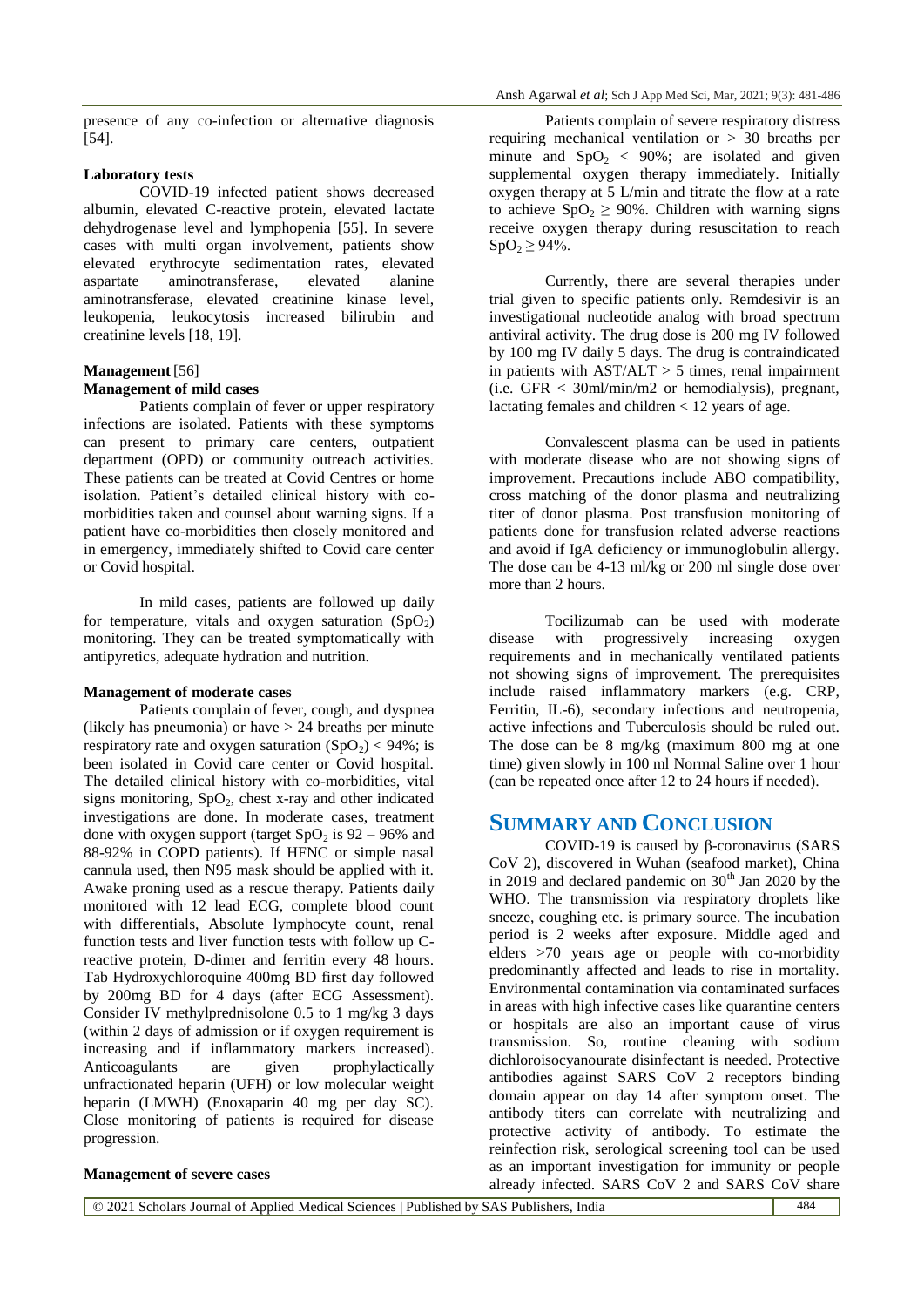similar spike protein gene and RBD, i.e. capability of viral transmission in humans. Whole genome sequencing is similar to SARS like bat CoVs. Symptoms may appear 2-14 days after exposure. Most common and severe manifestation is pneumonia which presents with fever, cough, dyspnea and bilateral lung infiltrates on chest imaging. Specimen is collected from upper respiratory tract (nasopharynx and/or oropharynx) and lower respiratory tract (such as sputum, Broncho Alveolar Lavage (BAL) or endotracheal aspirate). The diagnosis can be made via RT-PCR, Rapid antigen test, Rapid antibody test etc. but disease progression can be seen via radiological tests. The mainstay of management is quarantine and symptomatic treatment.

# **REFERENCES**

- 1. Coleman CM, Frieman MB. Coronaviruses: Important emerging human pathogens. J Virol. 2014;88:5209-12
- 2. Yin Y, Wunderink RG. MERS, SARS and other coronaviruses as causes of pneumonia. Respirology. 2018; 23:130-7.
- 3. Jones KE, Patel NG, Levy MA, Storeygard A, Balk D, Gittleman JL. P. Daszak (2008),«. Global trends in emerging infectious diseases». Nature. 3;451(7181):990-3.
- 4. Li W, Shi Z, Yu M. Bats are natural reservoirs of SARS-like coronaviruses. Science 2005;310:6
- 5. Zaki AM, van Boheemen S, Bestebroer TM. Isolation of a novel coronavirus from a man with pneumArabia. N Engl J Med. 2012; 367:1814-20.
- 6. Lu R, Zhao X, Li J, Niu P, et al. Genomic characterisation and epidemiology of 2019 novel coronavirus: Implication and receptor binding. Lancet. 2020; 395:565-74.
- 7. WHO. Coronavirus disease (COVID-2019) situation reports. 2020. Available from: https://www.who.int/emergencies/diseases/nov201 9/situationreports. [Last accessed on 2020 Mar 05].
- 8. World Health Organization. Director-General's remarks at the media briefing on 2019-nCoV on 11 February 2020. Available from https://www.who.int/dg/speeches/detail/whodirector-general-s-remarks-at-the-media-briefing-o n-2019-ncov-on-11-february-202 2020 Feb 12].
- 9. Centers for Disease Control and Prevention. First travel-related case of 2019 novel coronavirus detected in United States, January from: https://www.cdc.gov/media/releases /2020/p0121 novel-coronavirus-travel-case.html. [Last accessed on 2020 Jan 21].
- 10. Zhu N, Zhang D, Wang W. A novel coronavirus from patients with pneumonia in China, 2019. N Engl 2020; 382:727-33.
- 11. WHO. Coronavirus disease (COVID-2019) situation reports 2020. Available from: https://www.who.int/emergencies/diseases/no v2019/situationreports. [Last accessed on 2020 Mar 21].
- 12. European Centre for Disease Prevention and Control. Novel coronavirus in China. Available from: https://www.ecdc.europa.eu/enchina. [Last accessed on Jan 23].
- 13. World Health Organization. Novel coronavirus situation report -2. January 22, 2020. Available from: https://www.who.int/docs/deviruse/situationreports/20200122-sitr ep-2-2019-ncov.pdf. [Last accessed on 2020 Jan 23].
- 14. Van Doremalen N, Bushmaker T, Morris DH. Aerosol and surface stability of SACompared with SARS-CoV-1. N Engl J Med. 2020; 382:1564-7.
- 15. Zou L, Ruan F, Huang M. SARS-CoV-2 viral load in upper respiratory specimens of infected. 2020; 382:1177-9.
- 16. Chen W, Lan Y, Yuan X. Detec[table 2019]-nCoV viral RNA in blood is a strong indicator for the fourth Emerg Microbes Infect 2020;9:469-73.
- 17. Wang W, Xu Y, Gao R. Detection of SARS-CoV-2 in different types of clinical specimens. JAMA. 2020 2020.3786.
- 18. Huang C, Wang Y, Li X. Clinical features of patients infected with 2019 novel coronavirus in Wuhan, C 2020;395:497-506.
- 19. Chen N, Zhou M, Dong X. Epidemiological and clinical characteristics of 99 cases of 2019 novel corona in Wuhan, China: A descriptive study. Lancet. 2020;395:507-13.
- 20. Onder G, Rezza G, Brusaferro S. Case-fatality rate and characteristics of patients dying in relation to COVID-19 in Italy [published print, 2020 Mar 23]. JAMA 2020. doi: 10.1001/jama. 2020.4683
- 21. Yu F, Yan L, Wang N. Quantitative detection and viral load analysis of SARS-CoV-2 in infected patient Dis 2020. doi: 10.1093/cid/ciaa345.
- 22. AABB. AABB's Coronavirus Resources. Available from: http://www.aabb.org/advocacy/regulatorygovernme nt/Pages/AABB-Corrces.aspx. [Last accessed on 2020 Apr 21]. 23. Hu Z, Song C, Xu C. Clinical characteristics of 24
- asymptomatic infections with COVID-19 screened in Nanjing, China. Sci China Life Sci. 2020; 63:706-11.
- 24. Park SY, Kim YM, Yi S, et al. Coronavirus disease outbreak in call center, South Korea [published online Apr 23]. Emerg Infect Dis. 2020;26.
- 25. Ghinai I, Woods S, Ritger KA. Community transmission of SARS-CoV-2 at two family in Chicago, Illinois, February-March 2020. MMWR Morb Mortal Wkly Rep. 2020; 69:446-50.
- 26. Kampf G, Todt D, Pfaender S. Persistence of coronaviruses on inanimate surfaces and their inactivation with biocide Infect. 2020;104:246-51.
- 27. Kimball A, Hatfield KM, Arons M. Asymptomatic and presymptomatic SARS-CoV-2 infection longterm care skilled nursing facility-King County, Washington, March. 2020. MMWR Morb Mortal Wkly Rep. 2020; 69:377-81.

© 2021 Scholars Journal of Applied Medical Sciences | Published by SAS Publishers, India 485